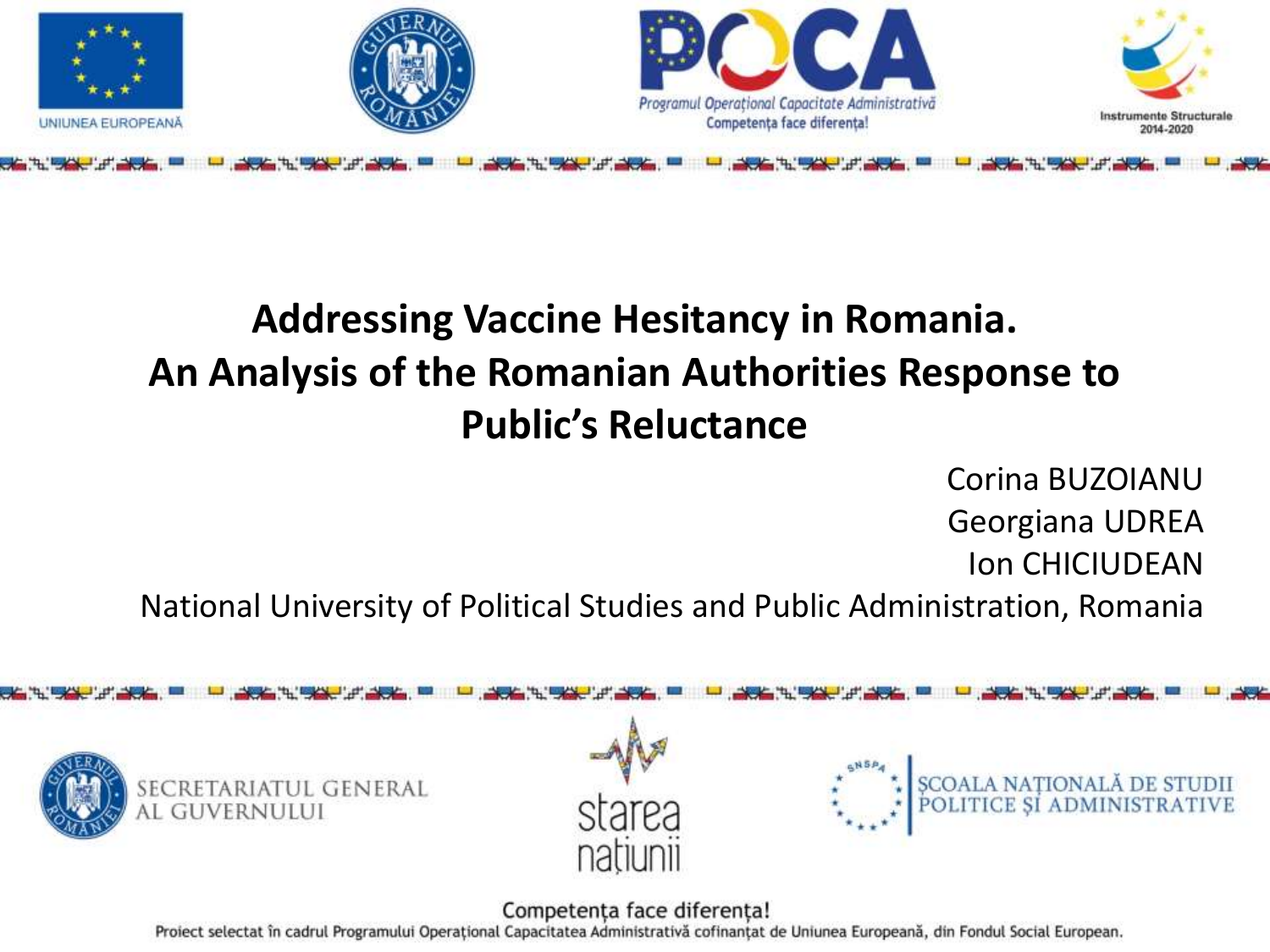

#### **Vivid debate among international health organizations**

- Mass vaccination & immunization: role in maintaining the health of the population and in eradicating mortal diseases (WHO; Unicef, 2013)
- Refusing vaccination -> moral responsible for the harm and deaths that result (Jamrozik, Handfield & Selgelid, 2016)
- Very complex and rapidly spreading issue: **vaccine hesitancy** (delay in acceptance or refusal of vaccines WHO, 2014)

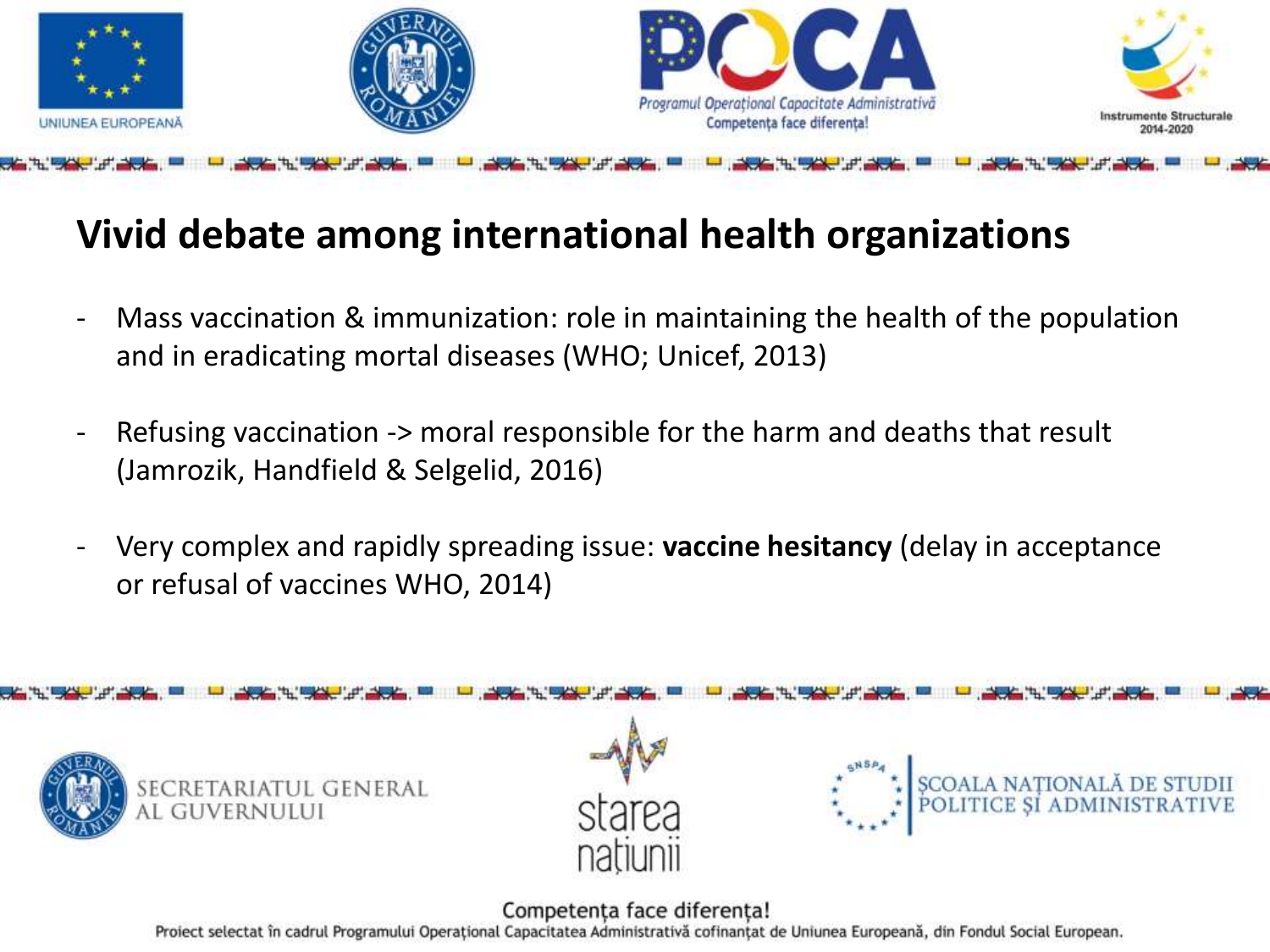

## **Aim of the study**

- Understanding how vaccine hesitance is being addressed by the national Romanian health authorities
- Linkage between the Romanian national health authorities response to vaccine hesitancy and WHO's communication recommendations

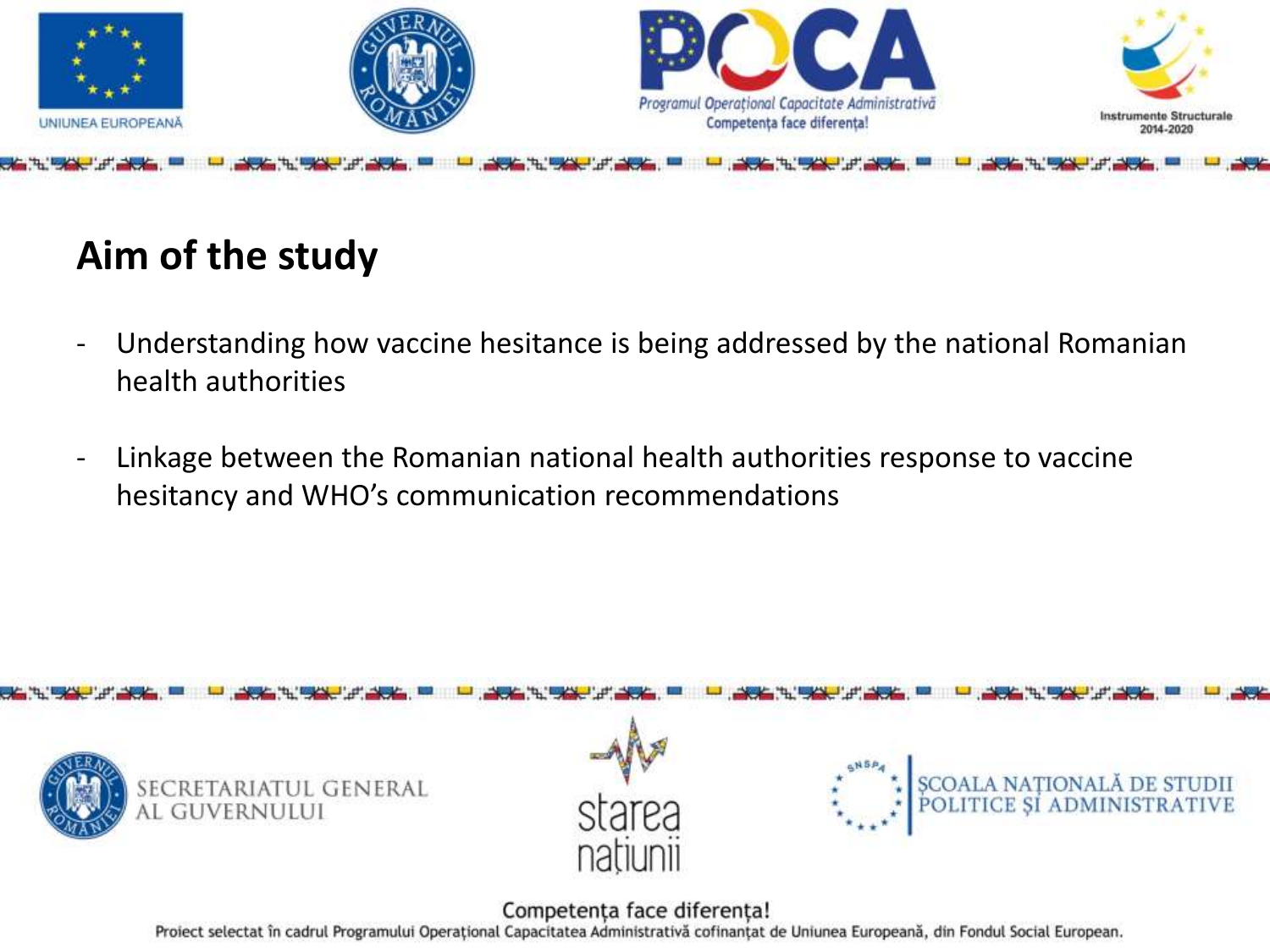

## **Vaccine hesitancy (I)**

- "a delay in acceptance or refusal of vaccination despite availability of vaccination services. Vaccine hesitancy is complex and context specific, varying across time, place, and vaccines. It is influenced by factors such as complacency, convenience and confidence" (SAGE Working Group on Vaccine Hesitancy, 2014, p. 7).
- reflects concerns and doubts about the decision to vaccinate oneself or one's children (Salmon et al., 2015).
- increasing phenomenon all over the world

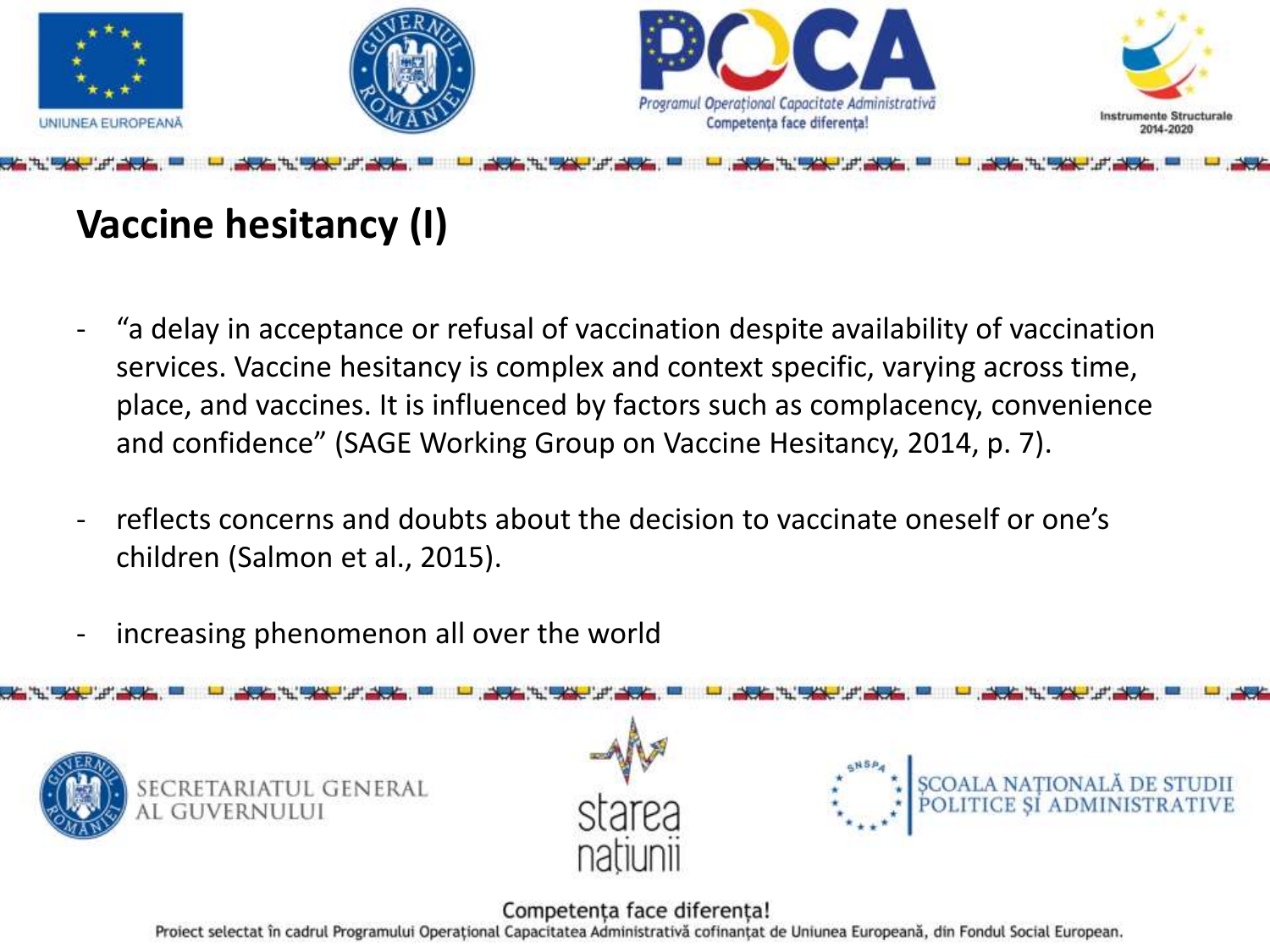







# **Vaccine hesitancy (II)**

### **Consequence of …**

- people's unfamiliarity with vaccine-preventable diseases
- lack of trust in corporations & public health providers and/or health-care workers
- concerns about vaccine safety and effectiveness, adverse events following immunization
- the conflicting vaccine-related information makes it difficult to interpret and understand (Wang, Baras and Buttenheim, 2015)
- the lack of confidence in vaccines (MacDonald et al., 2015)
- religious beliefs (Schuster et al., 2015; Dubé et al., 2014)
- negative media coverage (Larson et al., 2015)

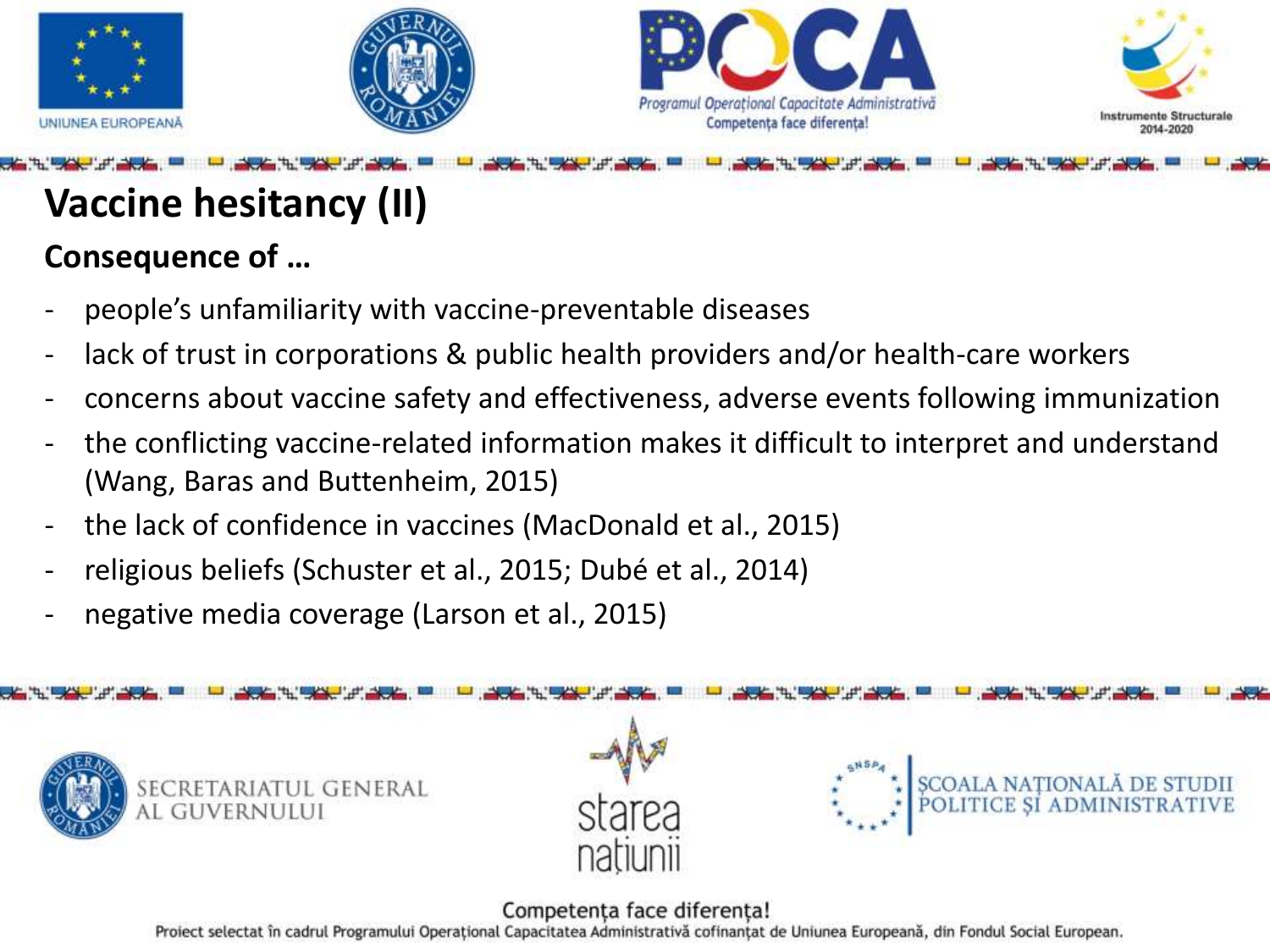

## **Vaccine hesitancy (III) Continuously researched by:**

- WHO
- SAGE WG
- WHO EUR Guide to Tailoring Immunization Program
- Health institutes, scholars, medical doctors, health experts

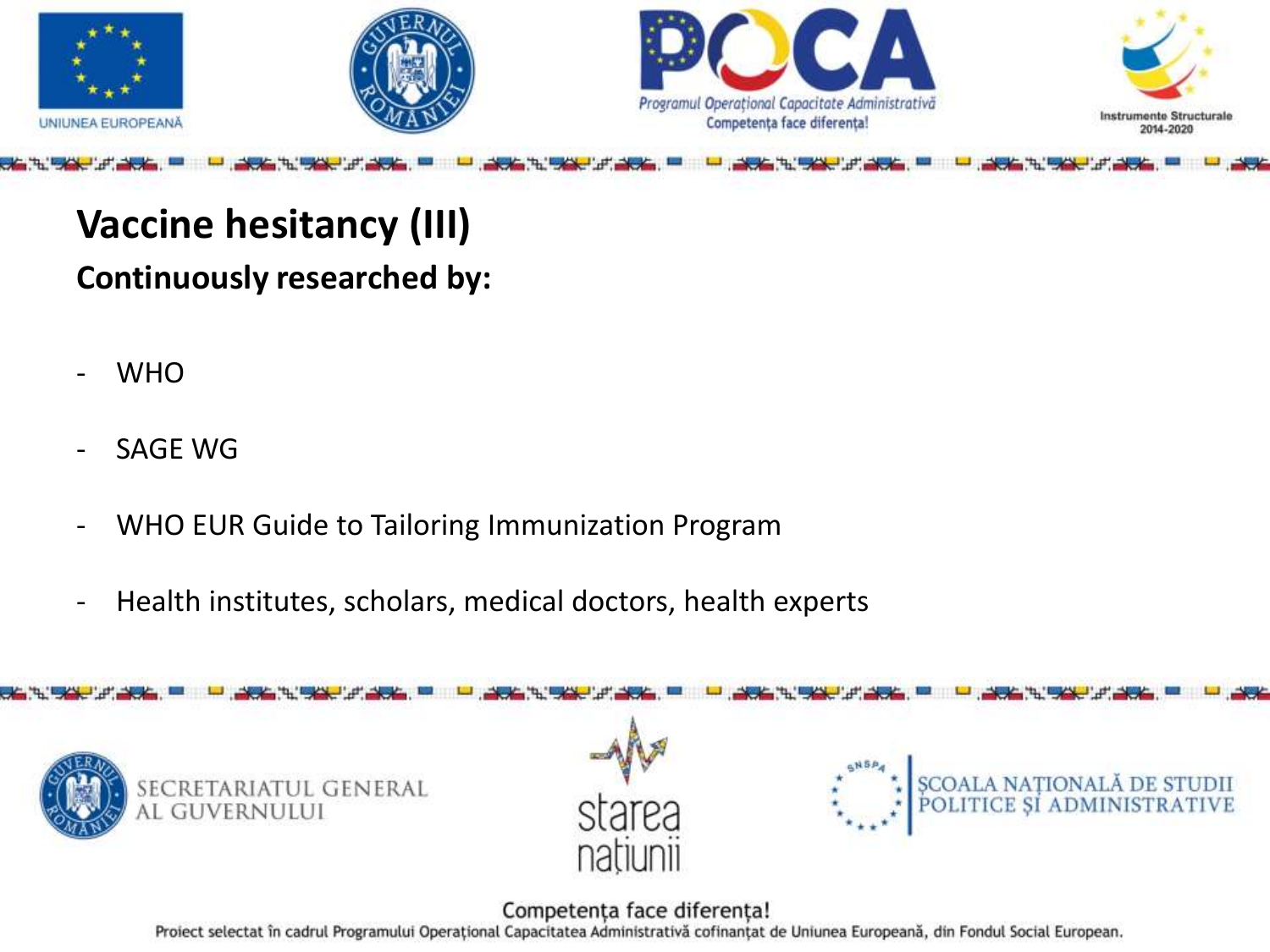

## **Vaccine hesitancy (IV) – SAGE WG Determinants of Vaccine Hesitancy Matrix**

- **Contextual influences**
- **Individual and group influences**
- **Vaccine/Vaccination specific issues**

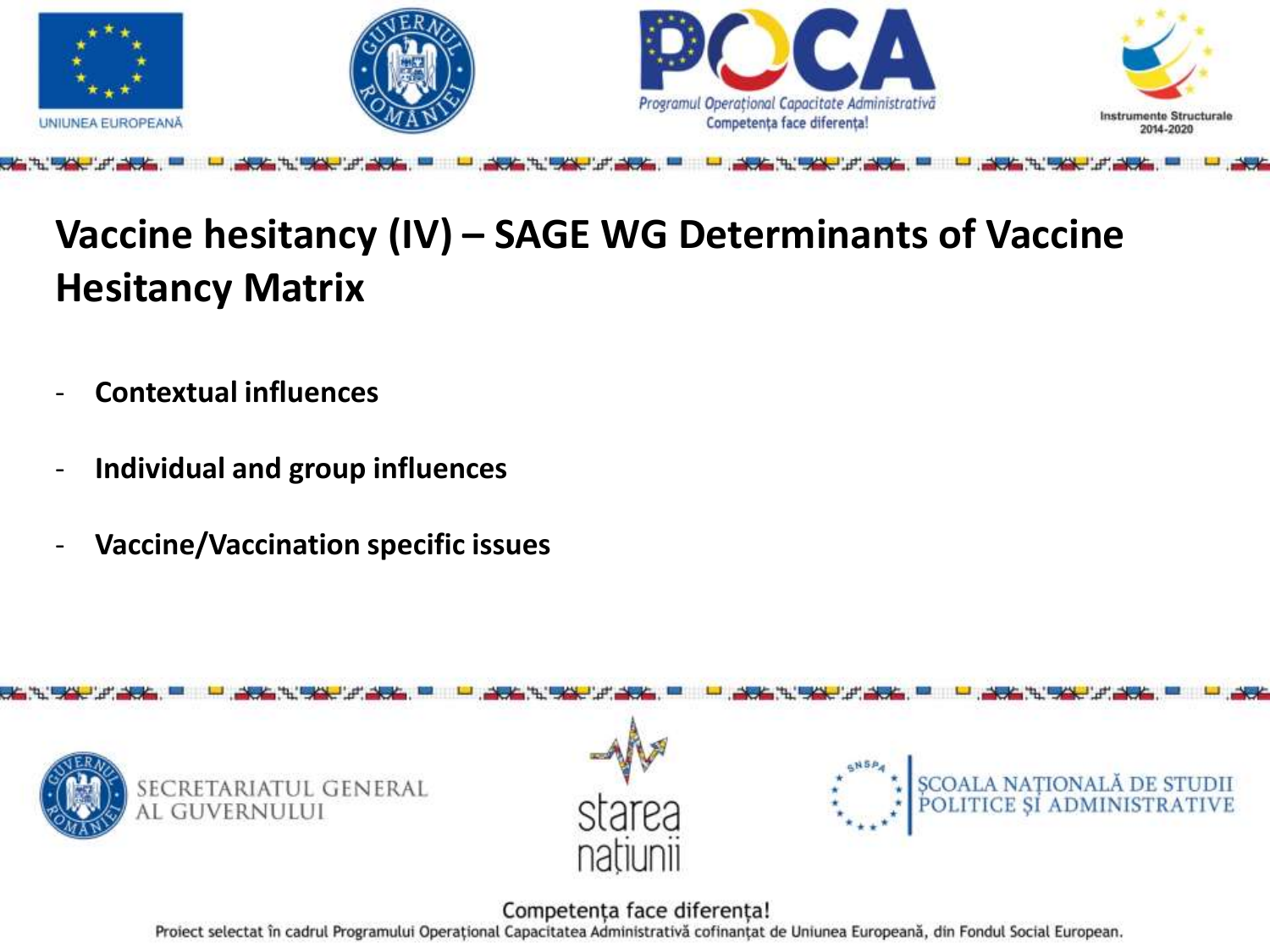| <b>CONTEXTUAL</b>                                              | a. Communication and media environment                                      |
|----------------------------------------------------------------|-----------------------------------------------------------------------------|
| <b>INFLUENCES</b>                                              | b. Influential leaders, immunization program gatekeepers and anti- or pro-  |
| Influences arising due to                                      | vaccination lobbies.                                                        |
| historic, socio-cultural,                                      | c. Historical influences                                                    |
| environmental, health                                          | d. Religion/culture/ gender/socio-economic                                  |
| system/institutional, economic                                 | e. Politics/policies                                                        |
| or political factors                                           | f. Geographic barriers                                                      |
|                                                                | g. Perception of the pharmaceutical industry                                |
| <b>INDIVIDUAL AND GROUP</b>                                    | a. Personal, family and/or community members'<br>experience<br>with         |
| <b>INFLUENCES</b>                                              | vaccination, including pain                                                 |
| <b>Influences</b><br>arising<br>from                           | personal b. Beliefs, attitudes about health and prevention                  |
| perception of the vaccine or influences c. Knowledge/awareness |                                                                             |
| of the social/peer environment                                 | d. Health system and providers-trust and personal experience.               |
|                                                                | e. Risk/benefit (perceived, heuristic)                                      |
|                                                                | f. Immunization as a social norm vs. not needed/harmful                     |
|                                                                |                                                                             |
| <b>VACCINE/ VACCINATION-</b>                                   | a. Risk/ Benefit (epidemiological and scientific evidence)                  |
| <b>SPECIFIC ISSUES</b>                                         | b. Introduction of a new vaccine or new formulation or a new                |
| Directly related to vaccine or                                 | recommendation for an existing vaccine                                      |
| Vaccination                                                    | c. Mode of administration                                                   |
|                                                                | d. Design of vaccination program/Mode of delivery (e.g., routine program or |
|                                                                | mass vaccination campaign)                                                  |
|                                                                | e. Reliability and/or source of supply of vaccine and/or vaccination        |
| <b>SAGE Working Group</b>                                      | equipment                                                                   |
| <b>Determinants of Vaccine</b>                                 | f. Vaccination schedule                                                     |
|                                                                | g. Costs                                                                    |
| <b>Hesitancy Matrix (WG, 2014,</b>                             | h. The strength of the recommendation and/or knowledge base and/or          |
| p. 12)                                                         | attitude of healthcare professionals                                        |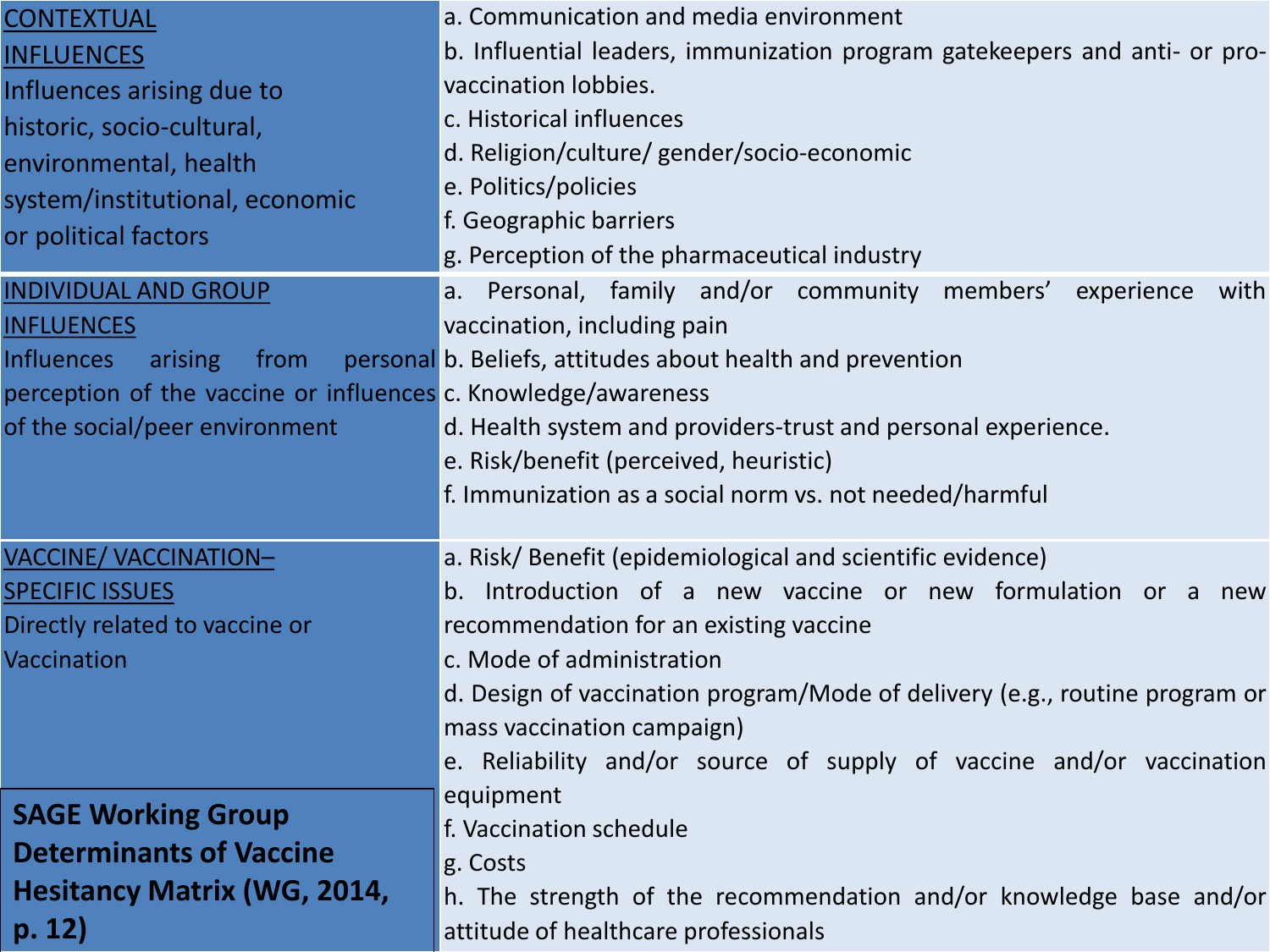

## **Vaccination components (Oku et al, 2017)**

- service provision and delivery, quality of care, skilled human resources, disease notification and surveillance
- adequate infrastructure and equipment
- communication with all stakeholders

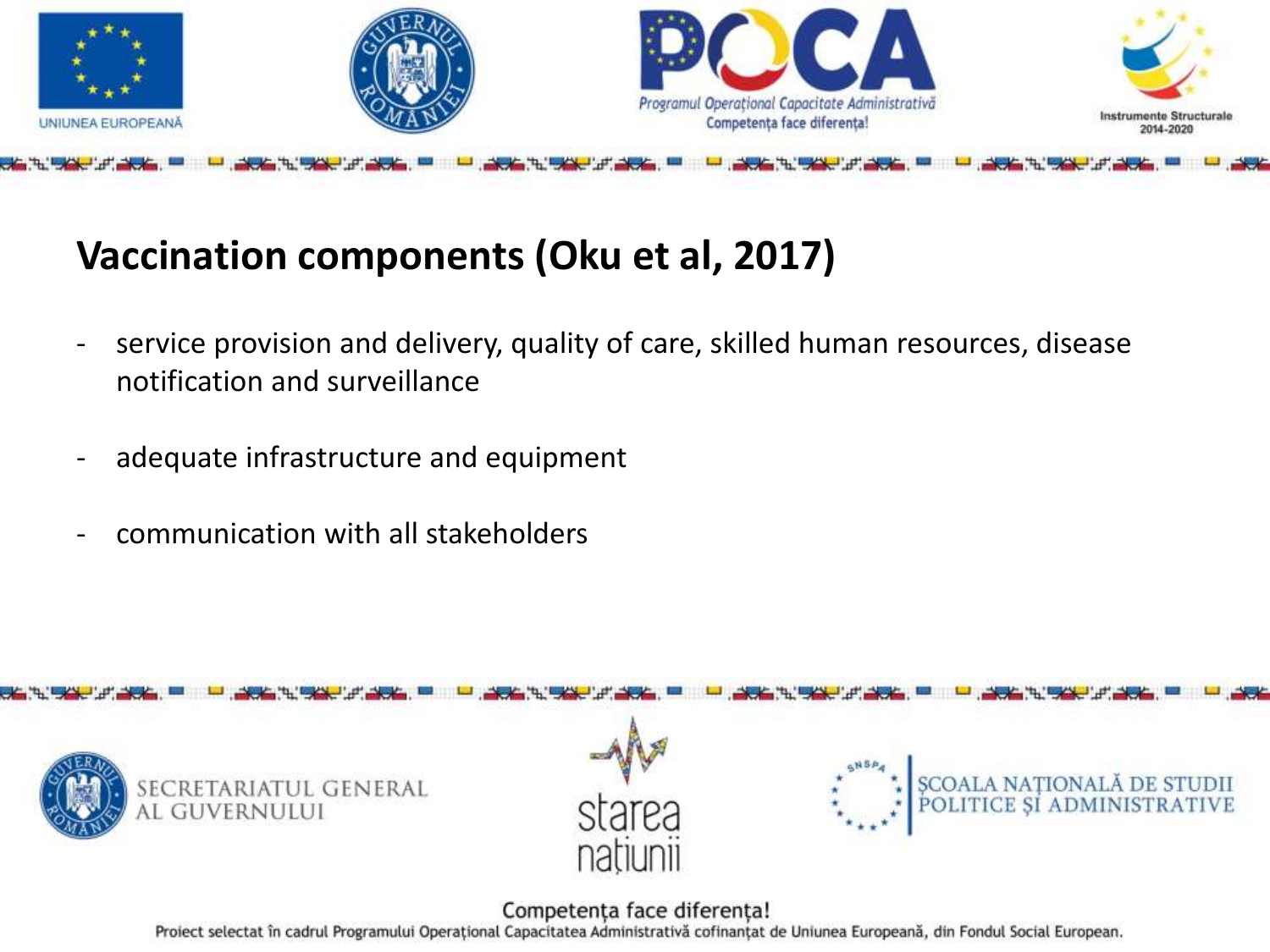

### **Vaccine hesitancy and communication**

- "scarce communication resources limit the capacity to counter negative information about vaccines and achieve community support for vaccination programs" (MacDonald, 2015, p. 4163)
- communication is crucial for the success of the immunization programs
- open dialogue and understanding the reasons for vaccine reluctance leads to increasing vaccination rates

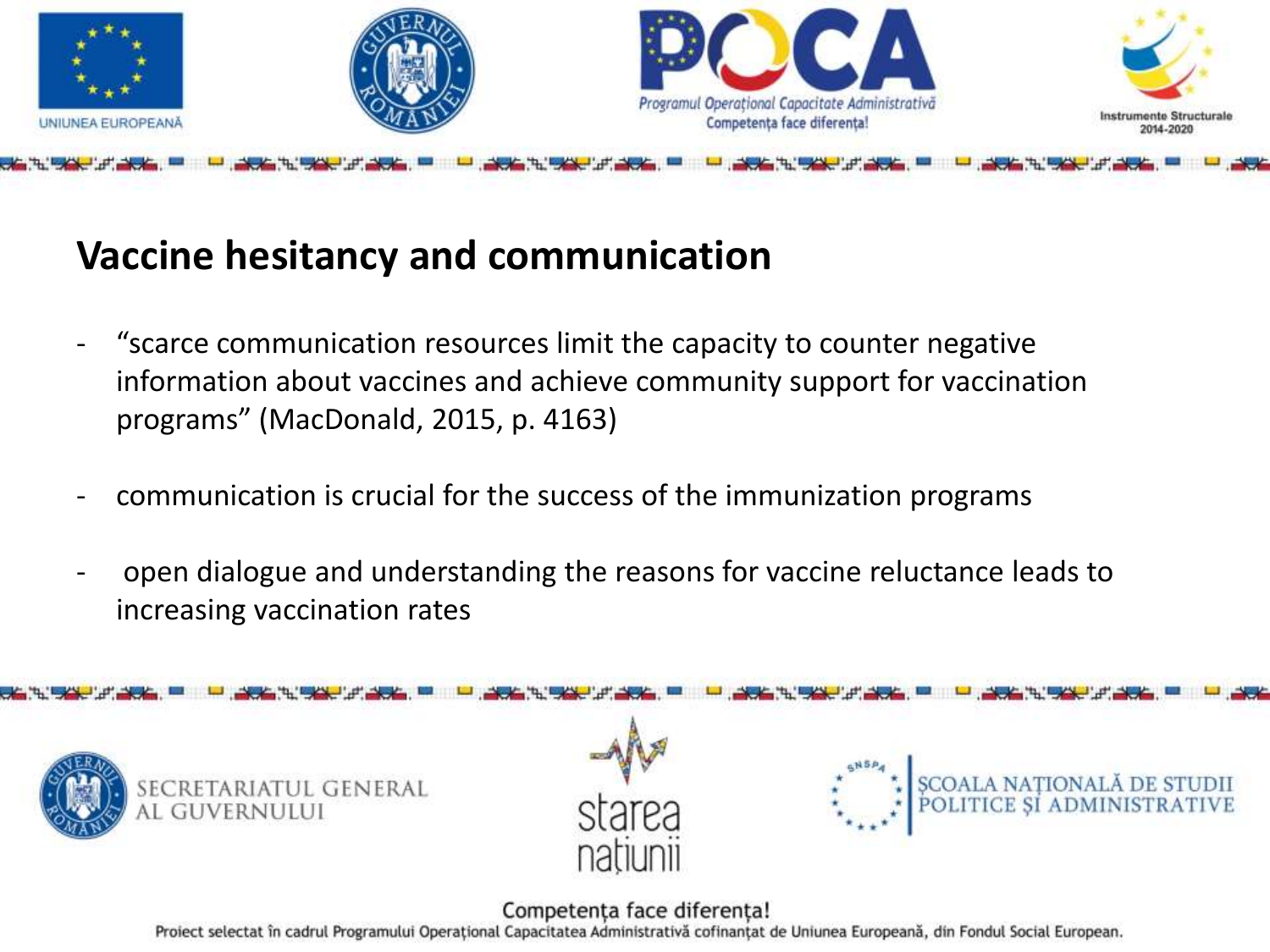

## **How to address vaccine hesitancy? (SAGE WG)**

- Understanding vaccine hesitancy, its magnitude and its setting of the problem (WHO, 2016)
- Understanding the determinants of vaccine hesitancy (contextual, individual and group influences and vaccine/vaccination specific issues)
- Engagement of religious and any other influential leaders to promote vaccination
- Social & mass media mobilization
- Communication training for HCW
- Non-financial incentives
- Increase knowledge and awareness about vaccination

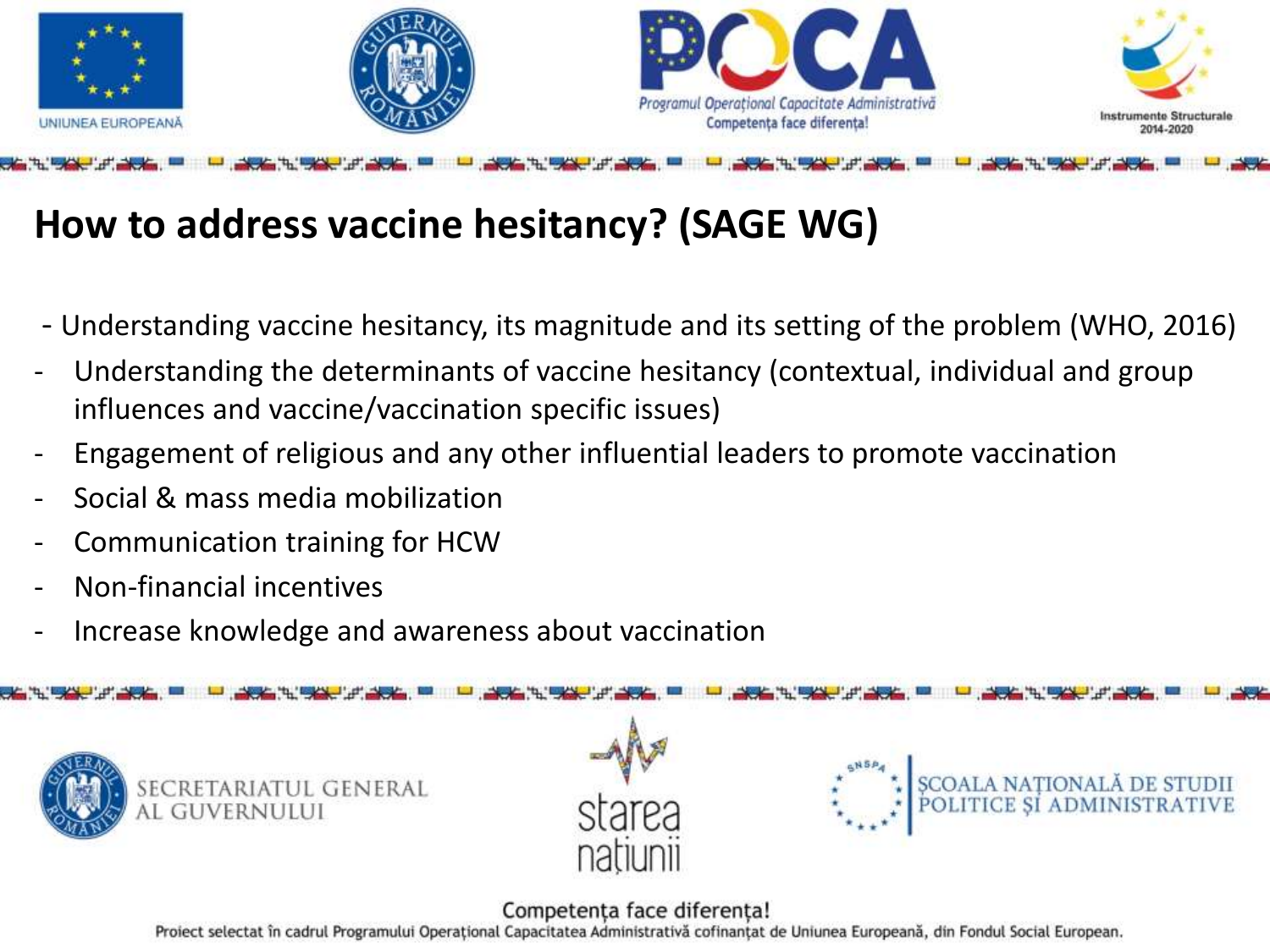

## **Method (I)**

#### **Qualitative frame analysis of both:**

- WHO & SAGE WG recommendations about addressing vaccine hesitancy
- Romanian national health authorities press releases & public statements (January 1, 2016-August 31, 2017)
- **1. Themes conveyed**
- **2. Exploring communication frames (see Semetko & Valkenburg, 2000; deVreese, 2005)**
- Responsibility frame
- Human interest
- **Morality**
- **Conflict**
- Economic consequences



#### Competenta face diferenta!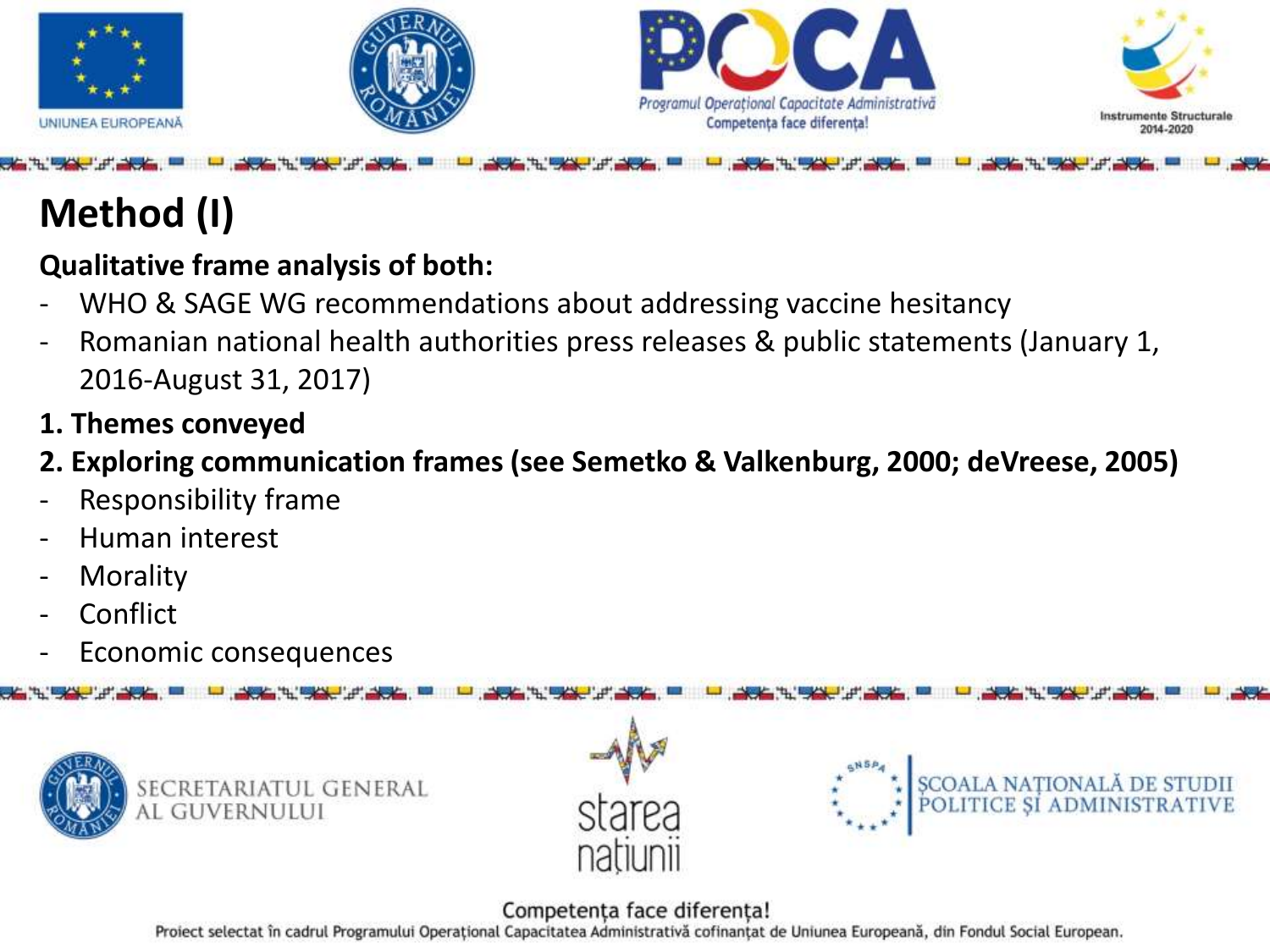

## **Method (II)**

#### **1. Topics conveyed**

- Analysing how WHO and SAGE WP address vaccine hesitancy and identifying the topics conveyed in their messages and policy recommendations
- Analysing how the National Health Minister addresses vaccine hesitancy and identifying the topics conveyed in its messages
- Comparing the topics between international health organisations and national health authorities

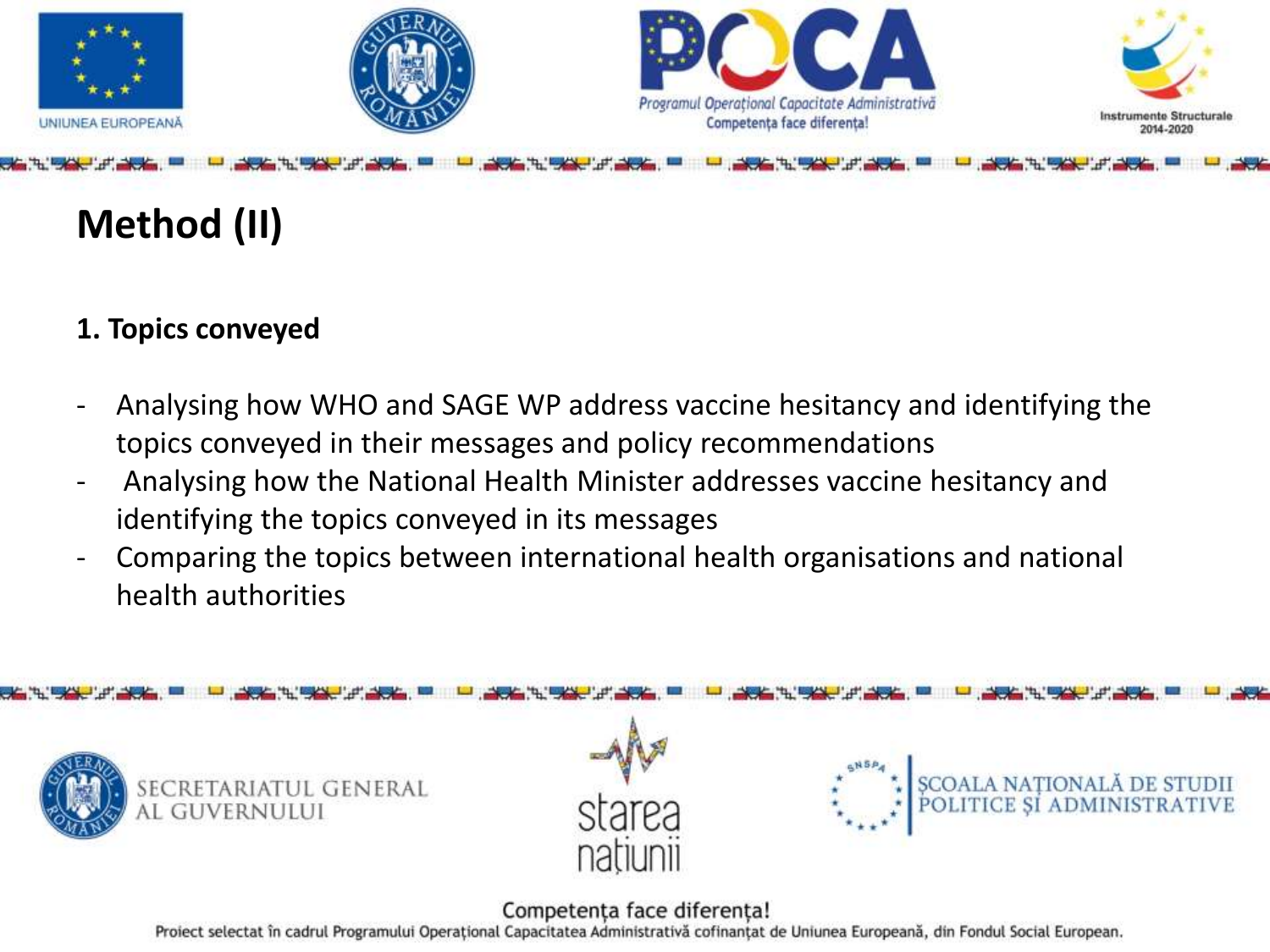

# **Method (III)**

**2. Exploring communication frames (see Semetko & Valkenburg, 2000; deVreese, 2005)**

- **Responsibility frame** (to attribute responsibility for causing or solving to either the government or to an individual or group)
- **Human interest** (how it affects individuals and groups; human face; emotional angle)
- **Morality** (context of religious tenets or moral prescriptions)
- **Conflict** (conflict between individuals, groups, institutions or countries)
- **Economic consequences** (economic consequences it will have on an individual, group, institution, region or country)





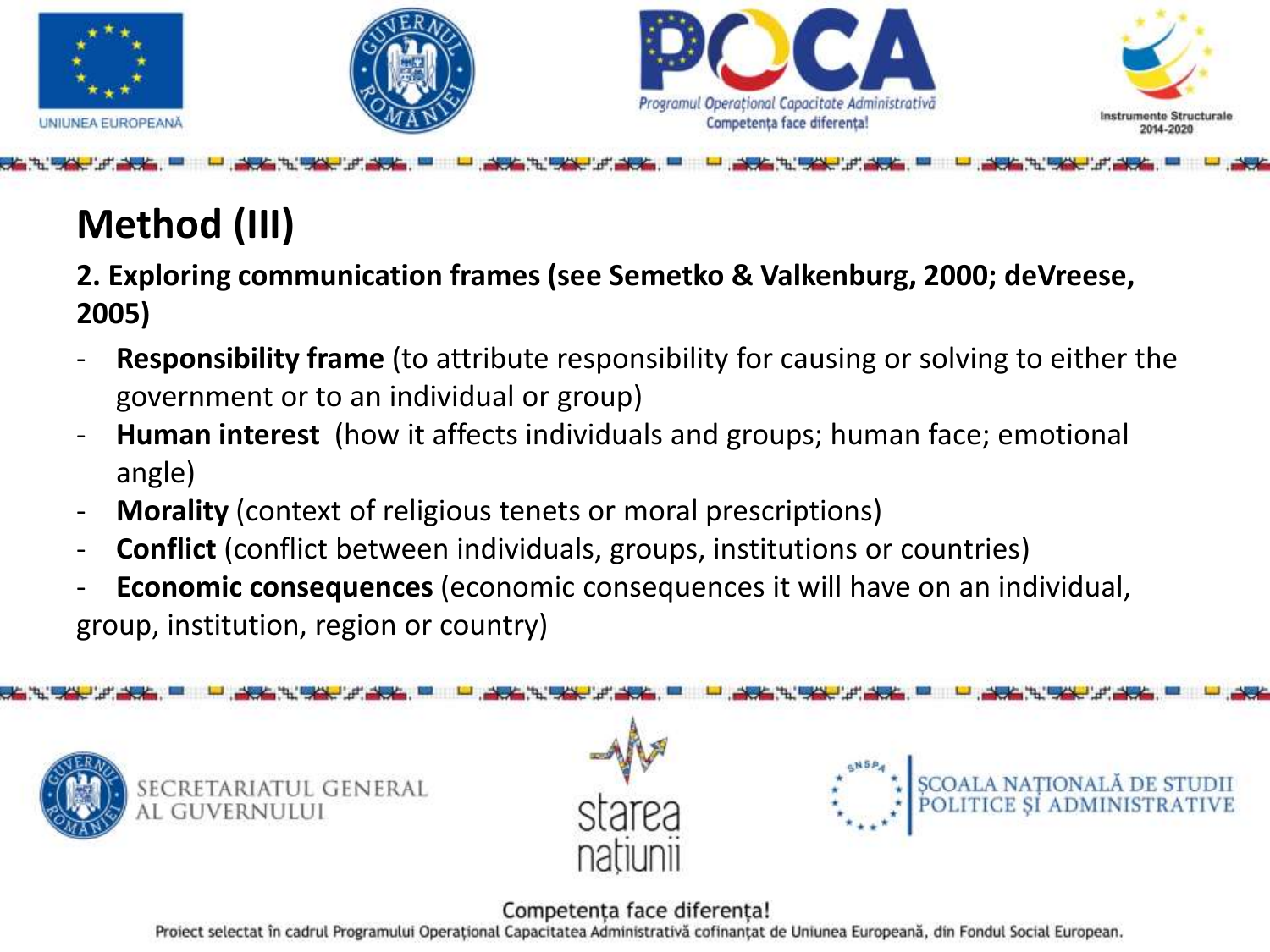







## **Preliminary results (I)**

#### **a. WHO & SAGE WP vaccine hesitance related topics**

- Importance of increasing vaccination rates
- Importance of communicating with hesitant population
- Communication training with HCW
- Multi-component interventions rather than single-component interventions

### **b. National Health Minister vaccine hesitance related topics**

- Information about the existing vaccines available for the population
- Information about vaccination rates
- No details about how vaccine hesitant population is being addressed to
- Details about how to prevent flu and respiratory diseases
- Pro-vaccination campaign launched in July 2017







#### Competenta face diferenta!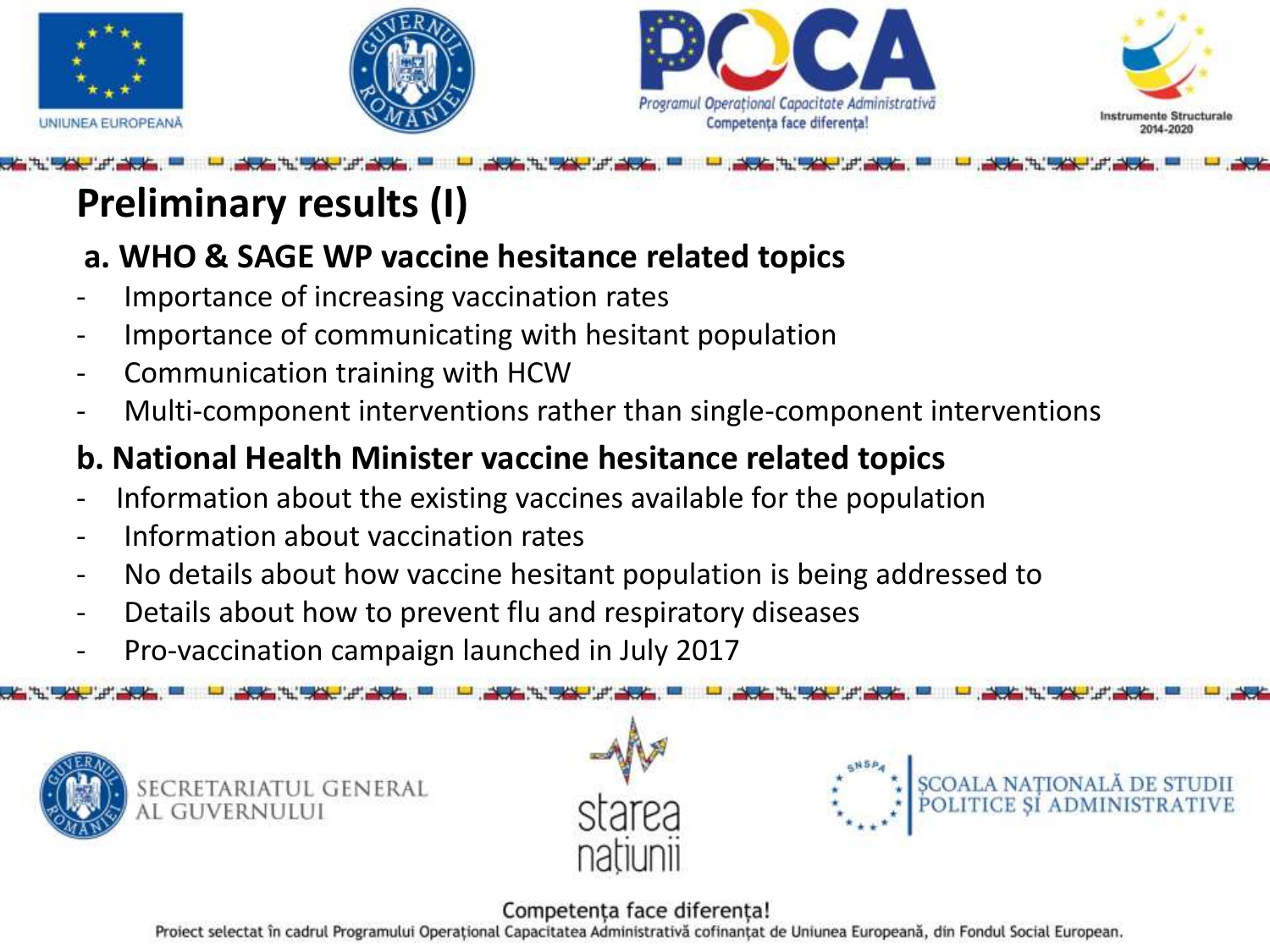







## **Preliminary results (II) – National Health Minister's communication**

- No linkage with the recommendations of the international health organizations regarding communication about vaccination
- Does not refer to vaccine hesitant population
- Press releases do not include measures for increasing vaccination rate
- Asks for immediate measures to be taken by local authorities, but does not list the measures (one exception Dec. 2016)
- Launch *Vaccines save life* campaign (Nov. 2016) video with famous Romanian actor

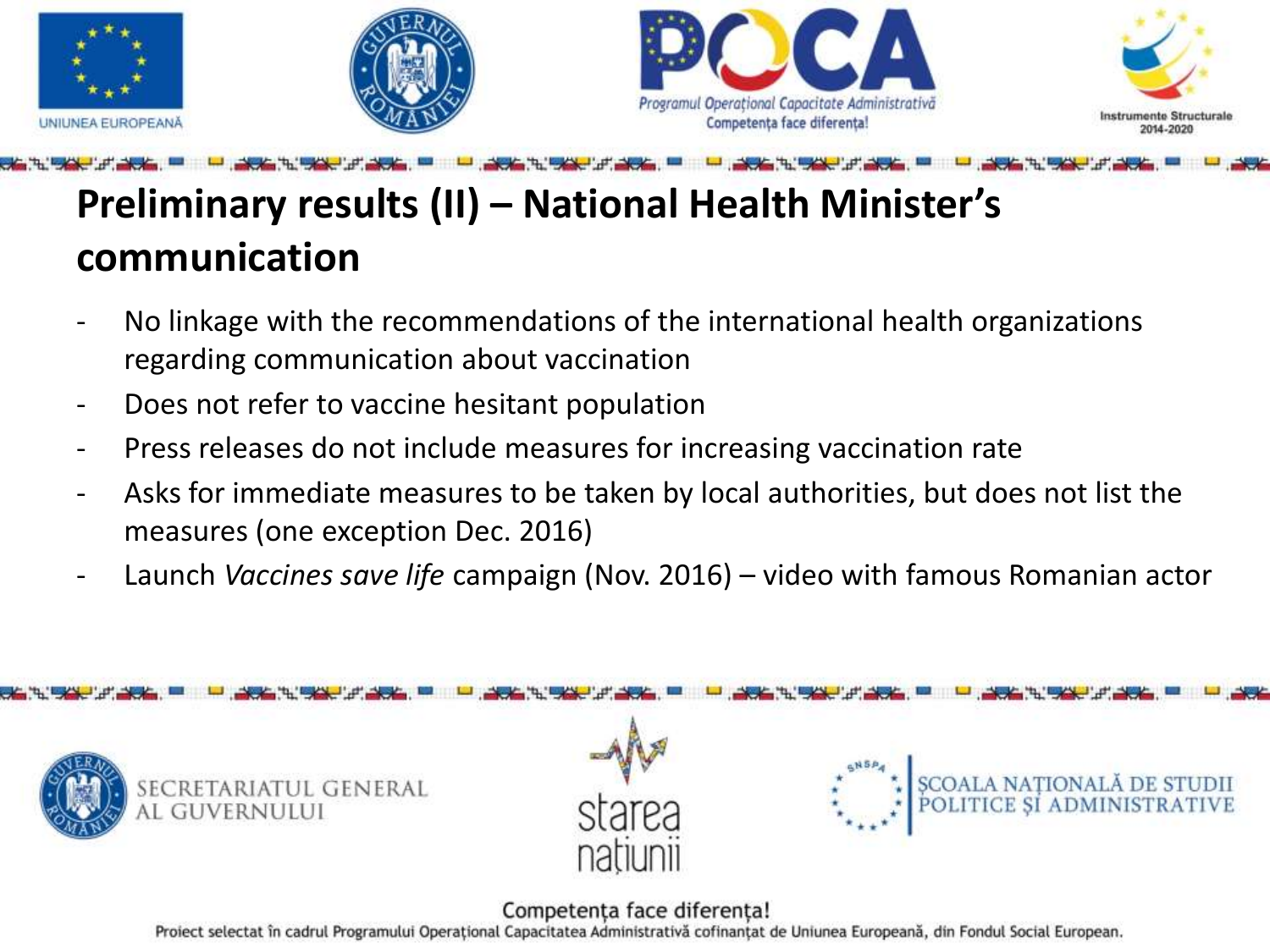

## **Preliminary results (III)**

Main frames used by the National Health minister: **HUMAN INTEREST & RESPONSIBILITY FRAME**

- **Human interest frame (diseases can lead to serious complications and death)**
- **Responsibility frame (lack of vaccines available)**

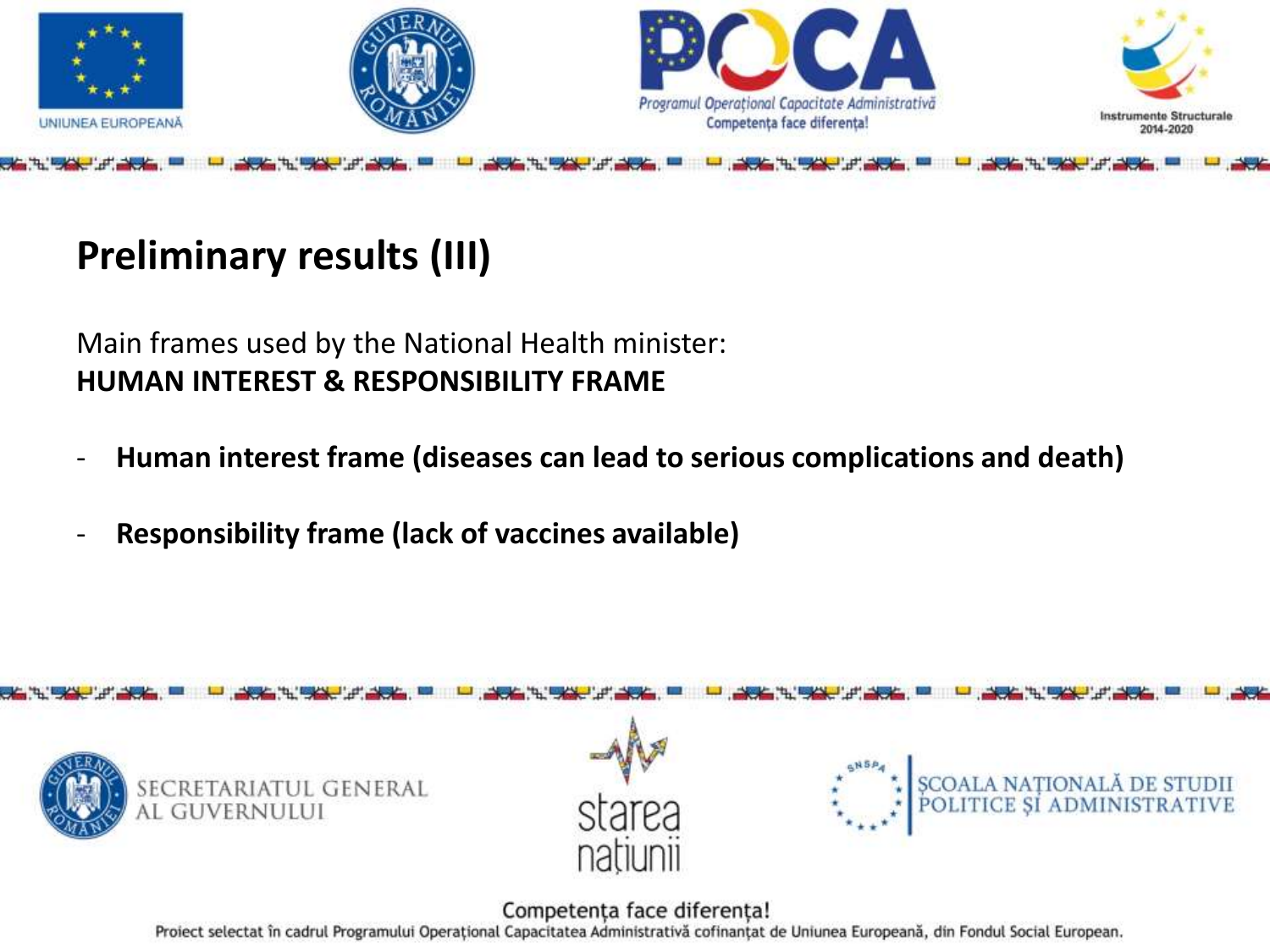

## **Preliminary results (IV)**

No reference to the Morality frame (significant important in the case of vaccine hesitant population in Romania)

- Religious leaders are not engaged
- Influential leaders are not engaged

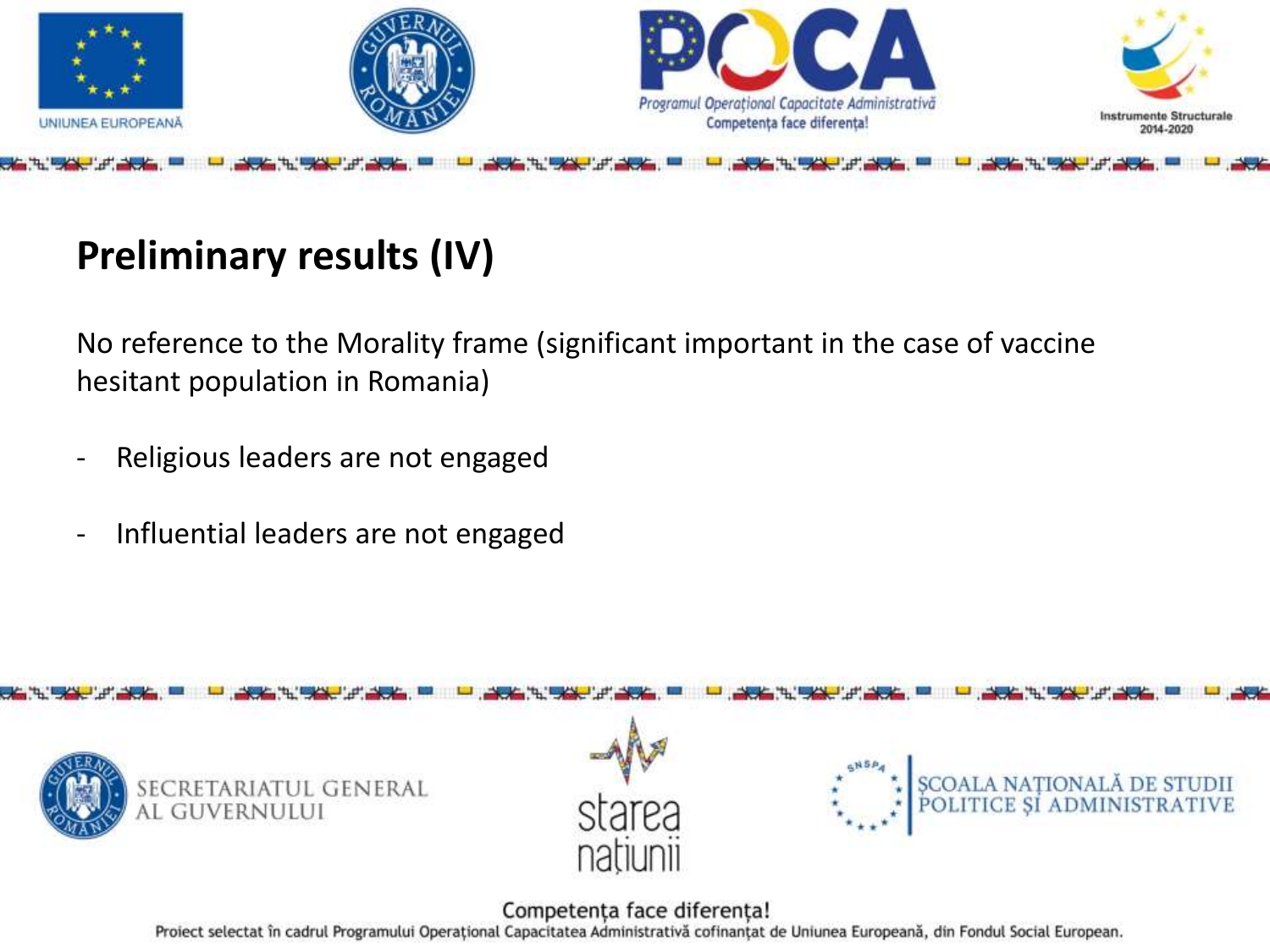

## **Conclusion**

- Lack of systematic communication
- No linkage with the recommendations of WHO, SAGE WG, UNICEF
- Informative communication rather than multi-component interventions
- No reference to the dialogue-based interventions